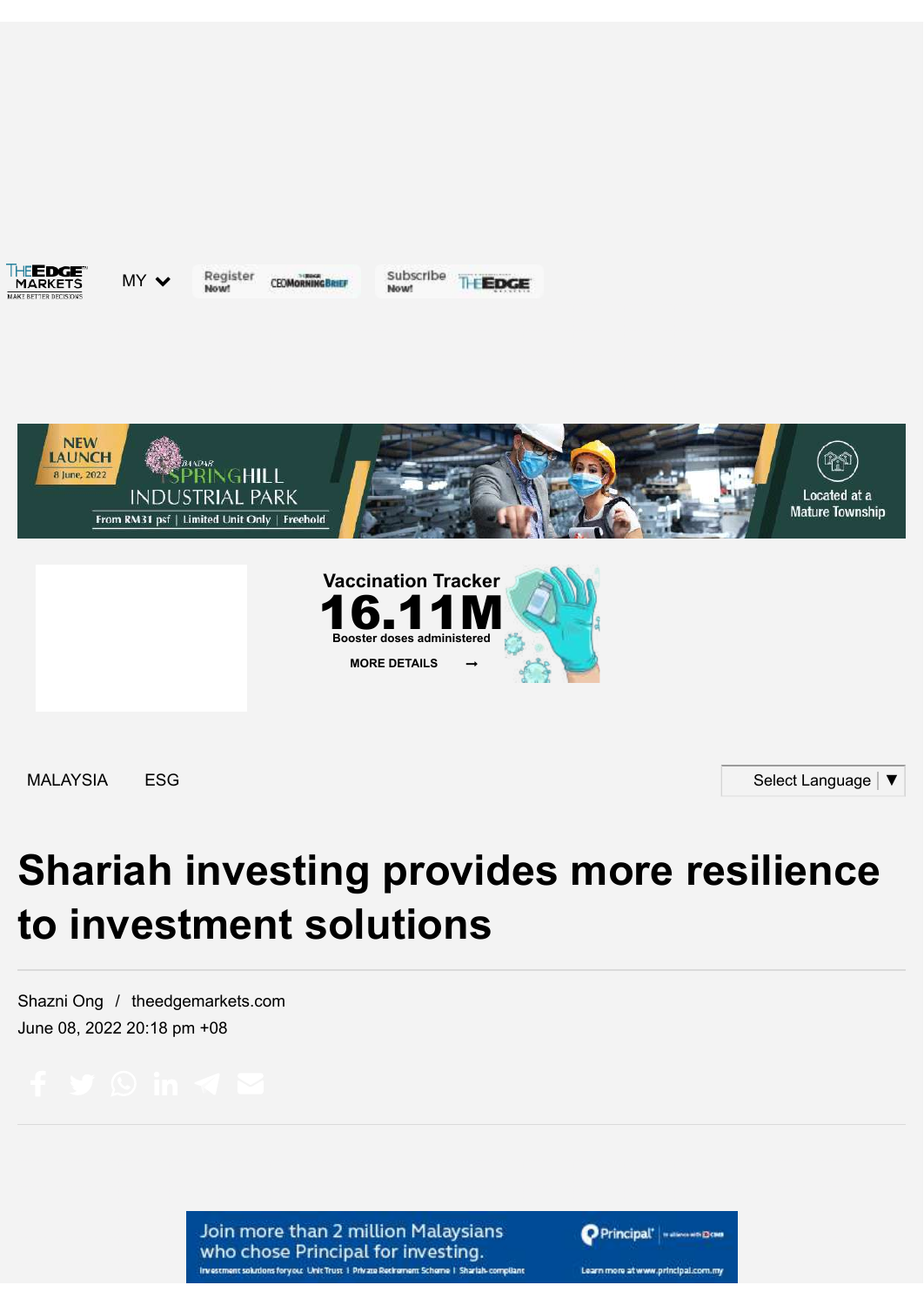## **RECOGNISING MALAYSIA'S TOP PROPERTY DEVELOPERS & PROJECTS**



## A

KUALA LUMPUR (June 8): Interest rates play an important role in the development of shariah investing, with the latter being more resilient when it comes to investment solutions, according to a senior banker.

Maybank Islamic Asset Management chief investment officer Muhammad Riduan Jasmi said a low interest rate environment is one of the main factors driving many asset classes to new highs, and that this was not necessarily only in the shariah space.

"If you can see even in the conventional space on the alternative assets, for example the bitcoin, the cryptos, interest rate is one of the determinants factors that drives the growth of all these asset classes," he said at the "Markets and Smart Money: Fight or Flight?" panel session in conjunction with Maybank Invest Asean 2022 conference on Wednesday (June 8).

Advertisement

Principal' **Maxwelles** Learn more at www.principal.com.my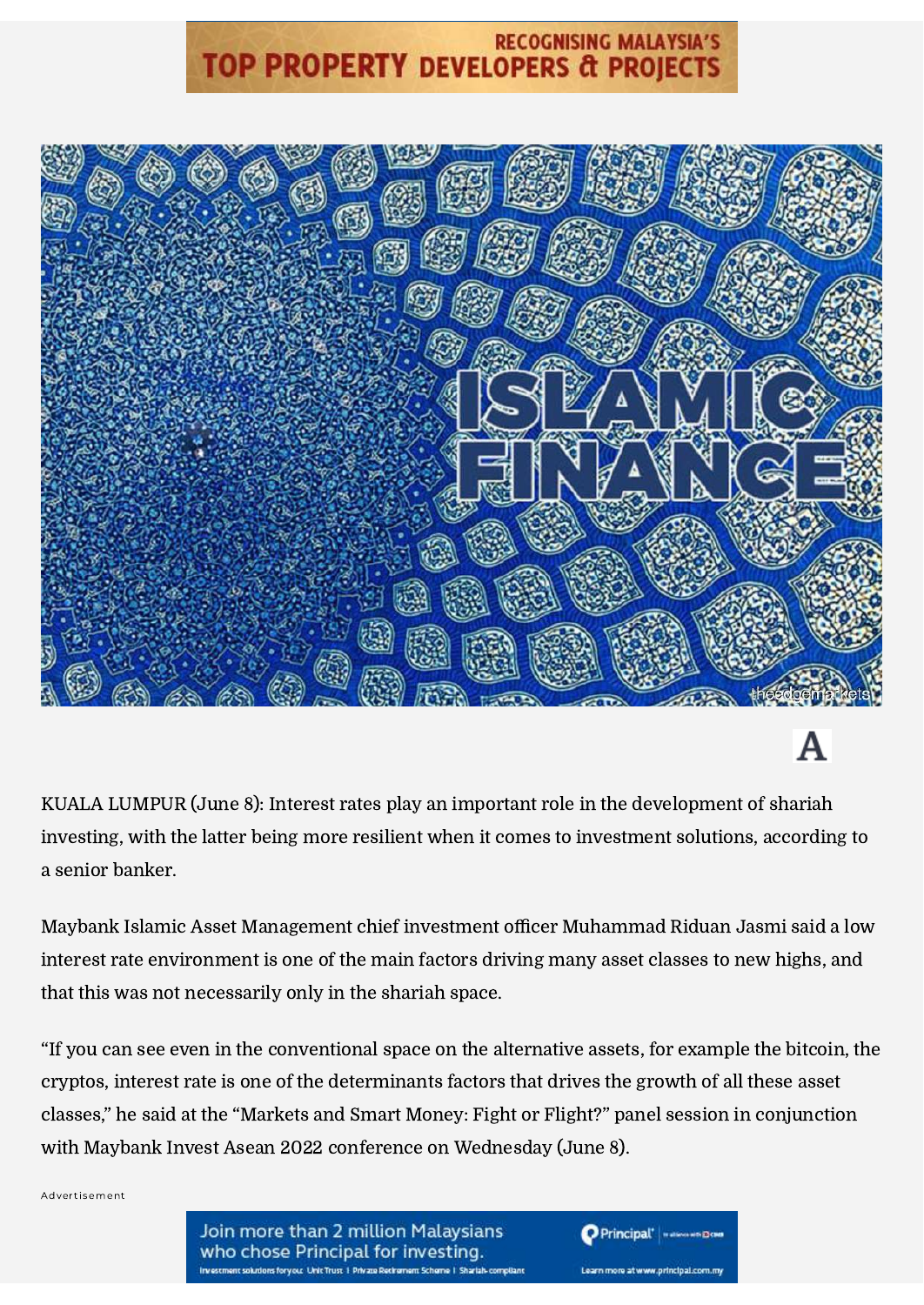

However, Riduan said there are also other factors accounting for the growth of shariah related investments.

Going by current trends, he indicated that growth in shariah assets has been between 13%-19% per annum — relatively lower compared to previous periods, of 20%-30%.

"But you must understand that over the years the pace has become bigger despite the 'teens' percentage of growth; it is still decent and moving in

the right direction," he said.

Another key growth factor is the increasing awareness of shariah investing among the 1.8 billion Muslims across the globe, which has driven up demands for shariah investments, he said. He added that the segment's performance has also helped, as looking at the overall performance numbers for some of the shariah related products, be it equities, mixed assets or sukuk, performance numbers have been decent.

"If you look at the three and five year performance of some of the global indices, for example the MSCI World Islamic and MSCI World, you can see that the Islamic benchmark actually outperforms the conventional benchmark.

"This is another factor that has made shariah investment an attractive investment solution not only for the Muslims but also for other faiths," he added.

In addition, Riduan said there have been a lot of demand from institutional investors, corporates, pension funds like the Employees Provident Fund (EPF) and Kumpulan Wang Persaraan (Diperbadankan) (KWAP), as well as Tabung Haji, and that this would drive the expansion of shariah investing in Malaysia.

"Lastly, if you look at the demand for Sustainable and Responsible Investment (SRI) or environmental, social, and governance (ESG), that has basically opened up another channel for shariah investing.

"There are some similarities when it comes to shariah investing and also SRI and ESG. For example, the shariah promoting social economic justice and the overall wellbeing, that is being

covered under the SRI and ESG, although we have to admit that we have ESG, the scope would be covered under the Soin more than 2 million Malaysians much bigger com who chose Principal for investing. r solutions forward Unit Trust 1 Private Recirc

Principal' | ...

Learn more at www.principal.com.my